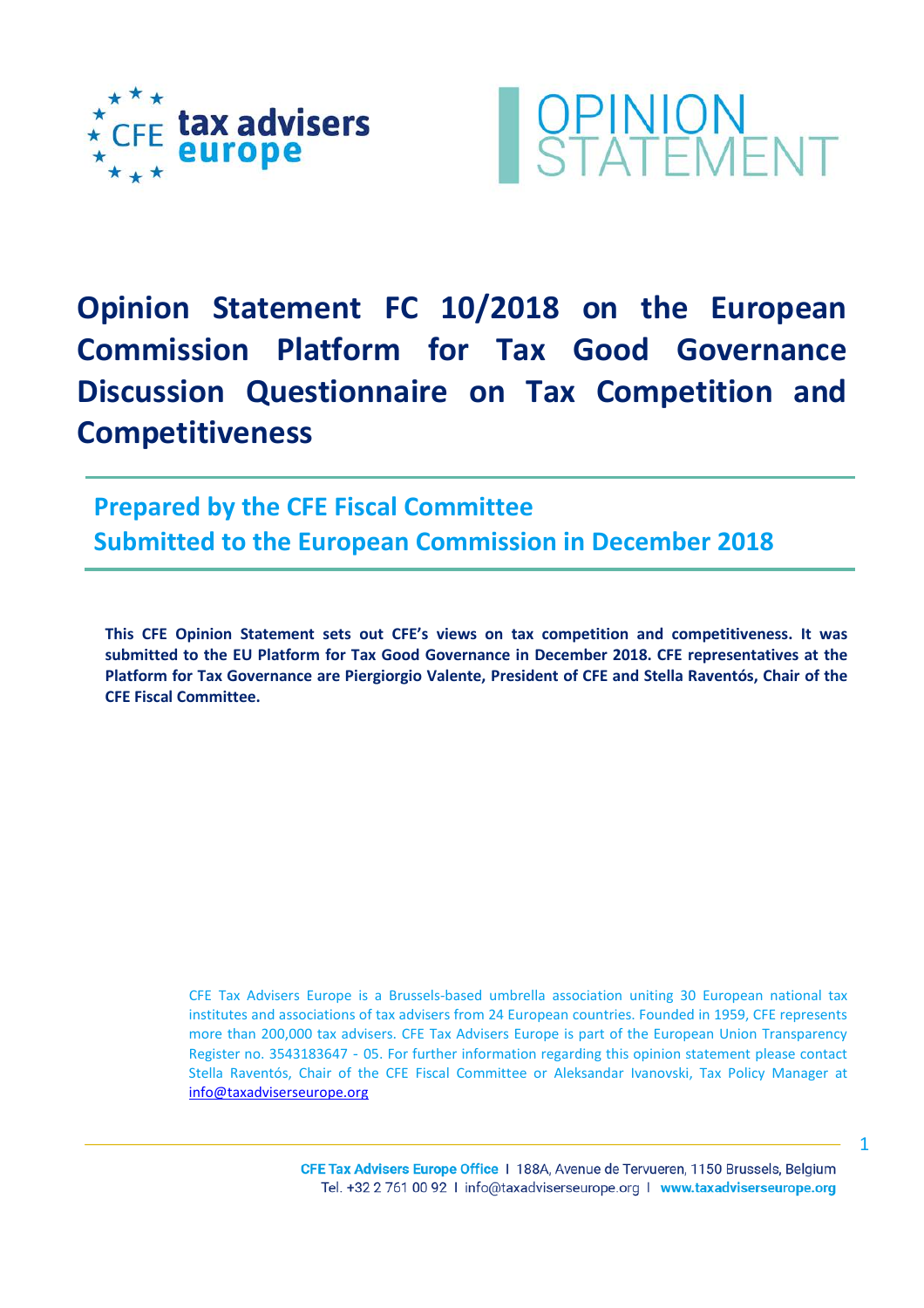This Opinion Statement responds to the European Commission Platform for Tax Good Governance discussion questions, setting out CFE's views on matters related to tax competition and competitiveness in general.

## **What and who defines a competitive tax system?**

At a time of immense change in the international tax framework, CFE believes that tax policy tools and instruments should be utilised to promote competitive tax systems that help generate economic growth and prosperity for society. We accept, however, that competitiveness of tax systems is a relative concept in an international context. Fiscal policies to a large extent remain a prerogative of each country, involving difficult choices which allow jurisdictions to exercise their tax sovereignty in a way that produces the best outcomes for their societies. Hence, CFE acknowledges the fiscal sovereignty of Member States and their liberty to design competitive tax policies fit for their social and economic systems, to the extent these are compliant with EU law and OECD BEPS commitments, i.e.:

- primary EU law (fundamental freedoms and state aid rules);
- secondary EU law that concerns harmonized areas of taxation (VAT, the DAC administrative framework<sup>[1](#page-1-0)</sup> and the corporate tax directives that affect the functioning of the Single Market)
- the OECD BEPS Action Plan and the related recommendations and guidance.

The CFE concurs that tax policy and administration directly affect the pillars that define a competitive tax system.[2](#page-1-1) As such, stable institutions and a predictable environment for doing business, tax good governance standards, absence of corruption or undue influence of judicial and administrative decisions, macroeconomic considerations such as the economic impact of tax reforms, as well as a dynamic market all play a role in defining a competitive tax system. The competition factors that play a significant role in this framework include tax rates, the availability of double taxation relief in practice and the taxable base, all of which have had significant impact on cross-border investment decisions to the extent that countries

 $\overline{a}$ 

<span id="page-1-0"></span><sup>&</sup>lt;sup>1</sup> The EU legislative framework for administrative cooperation:

<sup>•</sup> Directive 2011/16 - removal of banking secrecy, exchanges on request and spontaneous exchanges; AEOI on five non-financial categories (employment income, director's fees, pensions, life insurance products and property – income and ownership)

<sup>•</sup> DAC 2 (Dir 2014/107) – AEOI on financial account information: interests, dividends, account balances info etc.

<sup>•</sup> DAC3 (Dir 2015/2376) – automatic exchange of as of January 2018 of advance cross-border rulings (confirmatory rulings) and transfer-pricing rulings (advance pricing agreements): using a central directory of rulings

<sup>•</sup> DAC 4 (Dir 2016/881) – Country by Country Reporting on certain financial information: revenues, profits, taxes (paid and accrued), accumulate earnings, number of employees and certain assets

<sup>•</sup> DAC5 (Directive 2011/16) – Access to UBO registers by tax administrations

<sup>•</sup> DAC6 – mandatory disclosure rules on reportable cross-border arrangements

<span id="page-1-1"></span><sup>2</sup> World Economic Forum, *Global Competitiveness Report* (2011)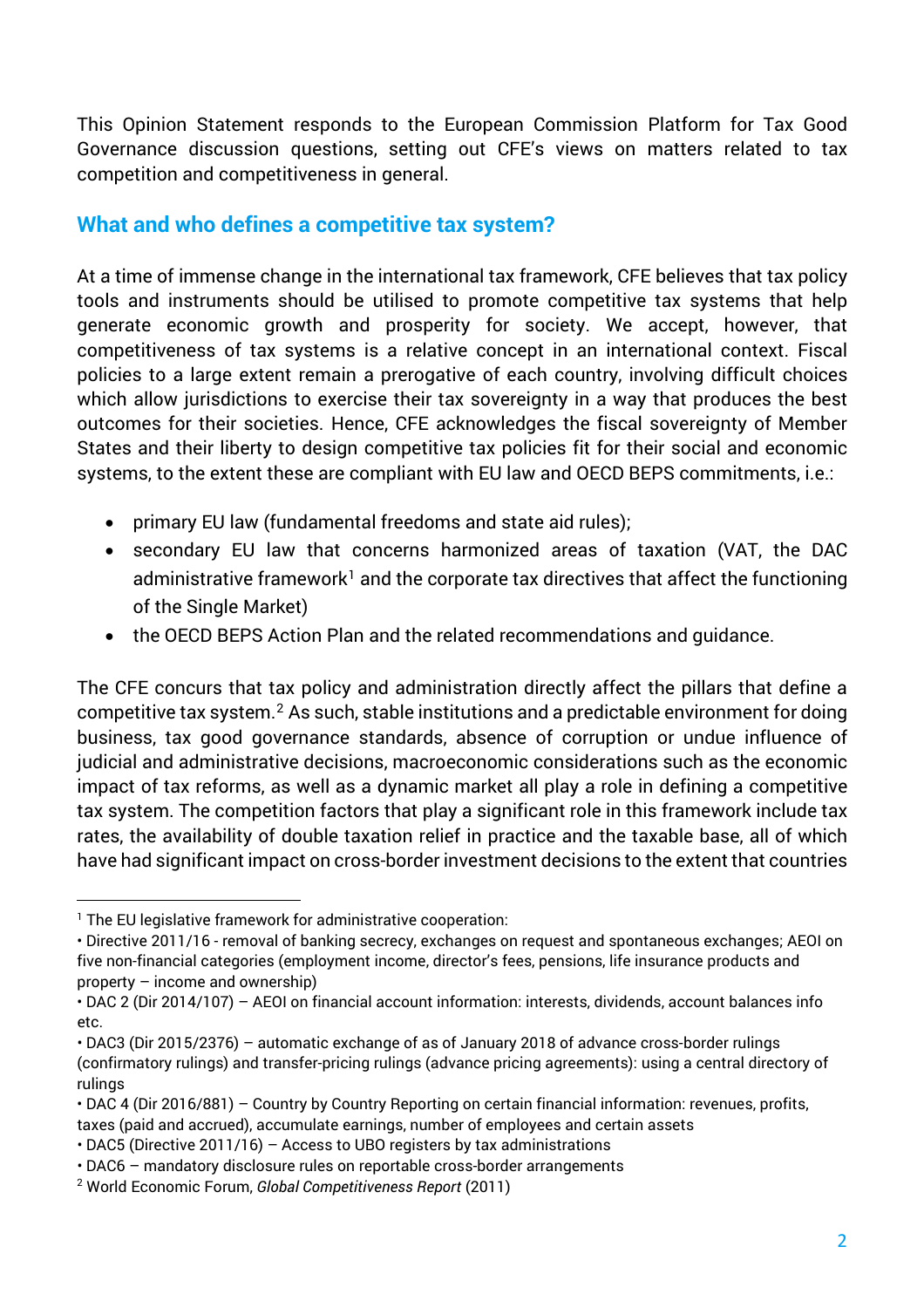have had to compete for both investment and the related taxable revenue. Similarly, technological developments and the ability of economies to adapt to innovative business models, as well as sufficient focus on research and development related expenditure bear significance in the discussion on the competitiveness of a tax system.

The CFE believes that tax systems should contribute to an environment which is business friendly and attracts investment. Private sector investment creates growth and jobs, whilst the current state of the economy calls for tax policies that give priority to an investmentfriendly environment. Ideally, tax policy decisions would as little as possible distort the investment forms and choices, in the longer-term interests of the EU internal market. In CFE's view, in absence of harmonizing legislation, the investment decisions could be driven by fiscal factors and Member States should retain their powers to influence such decisions to the extent these decisions take into account EU's criteria for tax good governance and the commitments made in the OECD BEPS process.

Simpler and more coherent tax rules throughout the EU would also contribute to a more competitive tax system, making the EU Single Market a more dynamic and business-friendly environment. This approach is in line with the finding of the European Commission Taxation Paper that "At the domestic level, the key aspects to consider are the simplification of tax rules and tax compliance and the features of process generating the tax law". As such, coordinated measures among EU Member States' rules would prevent mismatches among national legislations, which is an element to consider for a competitive tax environment, taking the interest of the Single Market as whole.<sup>[3](#page-2-0)</sup>

## **Does a competitive tax system rely on a level playing field?**

 $\overline{a}$ 

From CFE's perspective, tax policy, the implementation of tax laws and tax administration need to ensure there is a level playing field in the Single Market. Competition arising from jurisdictions putting in place harmful or aggressive tax measures affect markets and consumers across the board. It is not only a matter of EU Member States following primary and secondary EU law, but all Inclusive Framework jurisdictions (in the case of BEPS initiatives) implementing and adhering to agreed initiatives. If this is not the case, issues of competitiveness arise.

In the absence of a requirement for 'substantial economic presence', certain tax regimes could be perceived as harmful, as indicated by the EU's Code of Conduct for Business Taxation, which was established in 1997 as a commitment of the EU Member States towards a tax environment that ensures a level-playing field in the EU Single Market.<sup>[4](#page-2-1)</sup>

<span id="page-2-0"></span><sup>3</sup> European Commission Taxation Working Paper 67 of 2017, '*Tax Uncertainty: Economic Evidence & Policy Responses'*, page 24

<span id="page-2-1"></span><sup>4</sup> Resolution of the Council of the EU of 1 December 1997 on a Code of Conduct for business taxation, acknowledging the positive effects of fair competition and the need to consolidate the competitiveness of the European Union and the Member States at international level, whilst noting that tax competition may also lead to tax measures with harmful effects, the need for a Code of Conduct for business taxation designed to curb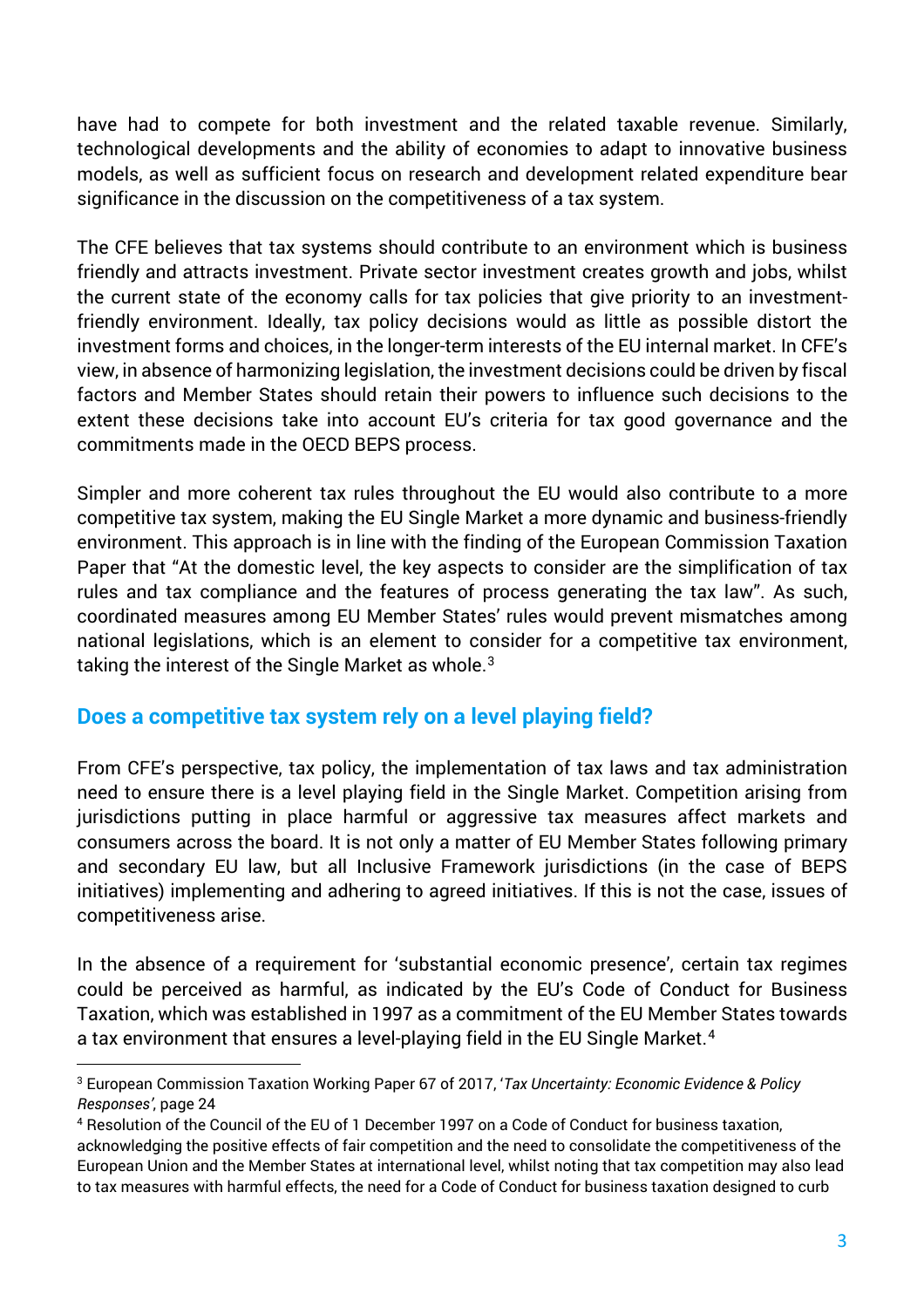The results of the work of the Code of Conduct group are significant, helping not only to improve competitiveness in the EU Single Market, but also in ensuring that national tax systems remain competitive on fair terms. Similarly, the role played by the Code of Conduct process in establishing fair tax competition involving third countries (non-EU states) is significant too.<sup>[5](#page-3-0)</sup>

Apart from the Code of Conduct process, to ensure a level-playing field in the Single Market, the Commission is also relying on its powers to scrutinise national tax practices against the EU State Aid rules<sup>[6](#page-3-1)</sup>. In doing so, CFE believes that DG Competition should refrain as much as possible from introducing retroactive standards that could affect both tax certainty and the competitiveness of the EU Single Market.

Efficient tax systems demand a delicate balance between ensuring certainty of the laws and their application but also promoting tax policies that are fit for purpose in a particular context. However, if that balance is not reached, it will lead to tax uncertainty and undermine the tax system as a whole. For instance, the retroactive introduction of certain fiscal State aid compliance criteria, in our view would have such unintended consequences. Accordingly, the achievement of a desired balance should be based on two main pillars: Clarity of tax legislation and tax administration practice, and absence of retrospective legislation.

On balance, CFE believes that a level-playing field is indeed a very important consideration in the tax competitiveness debate, affecting markets and consumers across the board. Additionally, CFE believes that the EU should follow initiatives agreed to at international level, provided that the other OECD Inclusive Framework partners do the same. Issues of competitiveness and competition clearly arise where this is not the case.

In CFE's view, Member States should otherwise be free to make their sovereign choices in designing and implementing tax policy choices. Such practices however should not be based on harmful tax measures that are a clear manifestation of 'ring-fencing' and hence unduly distort the level playing field in the Single Market.

 $\overline{a}$ 

harmful tax measures, and emphasizing that the Code of Conduct is a political commitment and does not affect the Member States' rights and obligations or the respective spheres of competence of the Member States and the Community resulting from the Treaty, Preamble of the Council Resolution of 1 December 1997 <sup>5</sup> Dr Tom O'Shea, *Ensuring Fair Taxation: 20 Years of the EU's Code of Conduct Group*, Tax Notes International, November 2018, page 717

<span id="page-3-1"></span><span id="page-3-0"></span><sup>&</sup>lt;sup>6</sup> Article 107(1) of the Treaty on the Functioning of the European Union: "Save as otherwise provided in the Treaties, any aid granted by a Member State or through State resources in any form whatsoever which distorts or threatens to distort competition by favouring certain undertakings or the production of certain goods shall, in so far as it affects trade between Member States, be incompatible with the internal market."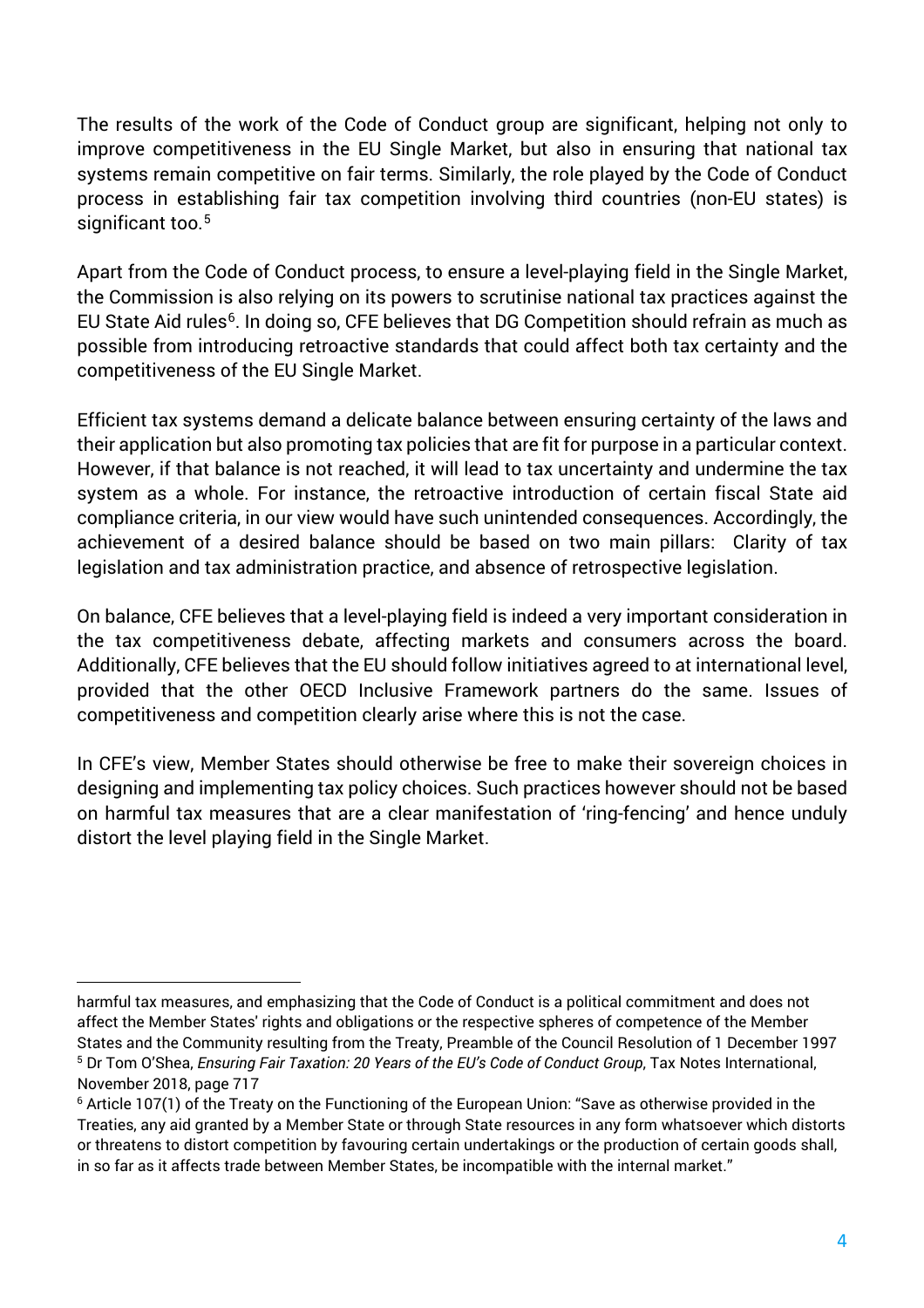## **How to improve tax competitiveness?**

#### **Reducing complexity and distortions**

Reducing complexities and distortions in the tax system is crucial to improving tax competitiveness. It requires simplicity and clarity of legislation, by introducing simple and easy to understand tax laws which ultimately work well in practice. In this respect, legislation should set clear general principles, which seek to prevent misinterpretation of the rules by both taxpayers and tax administrations.

At EU and international level, coordination should be pursued in order to avoid mismatches and loopholes that create opportunities for double interpretations. The established standards should also provide for best practices within the legislative process. In particular, all stakeholders should be given the opportunity to meaningfully engage with legislators prior to the implementation of legislation.

Stakeholder consultations prior to the enactment of legislation is a very positive feature of the legislative process in some Member States, all of which contributes to reducing the 'redtape' perception and hence the complexity of a tax system. Stakeholder consultation should be of adequate duration, and allow for input on all aspects of the proposed measure rather than on narrow standalone issues. Feedback documentation summarising consideration given to responses to the consultation would facilitate a transparent and meaningful process.

#### **Improving taxpayers' rights**

 $\overline{a}$ 

Given the importance of this topic for stability and predictability in a competitive tax environment, CFE has long advocated for binding EU rules for protection of taxpayers. A fundamental right of tax certainty is therefore suggested, which is promulgated in the Model Taxpayer Charter, an initiative of three international tax professional organisations, CFE, AOTCA and STEP.<sup>[7](#page-4-0)</sup> It was compiled in 2013 and updated in 2016, to take into account interim developments. The compilation of the Model followed an extensive survey on the status of taxpayers' protection in 41 jurisdictions. It reflects the views of its authors' organisations on how to ensure taxpayers' position in the system, stimulate their trust, boost compliance and form competitive tax systems.

CFE has fully endorsed the EU's approach and views expressed by the European Commission<sup>[8](#page-4-1)</sup> that a Code or Charter on Taxpayers' Rights can enhance the efficiency and effectiveness of tax systems and can also increase the tax morale of the European citizens.<sup>[9](#page-4-2)</sup>

<span id="page-4-0"></span><sup>7</sup> CFE, AOTCA, STEP, A Model Taxpayer Charter, 2016 (second edition)

<span id="page-4-1"></span><sup>8</sup> European Commission, Guidelines for a European Taxpayers' Code (2016), available at [https://ec.europa.eu/taxation\\_customs/sites/taxation/files/guidelines\\_for\\_a\\_model\\_for\\_a\\_european\\_taxpayer](https://ec.europa.eu/taxation_customs/sites/taxation/files/guidelines_for_a_model_for_a_european_taxpayers_code_en.pdf) [s\\_code\\_en.pdf](https://ec.europa.eu/taxation_customs/sites/taxation/files/guidelines_for_a_model_for_a_european_taxpayers_code_en.pdf)

<span id="page-4-2"></span><sup>9</sup> For CFE's detailed view on the matter, please refer to the Opinion Statement CFE 1/2018 on the Importance of Taxpayers Rights, Codes and Charters on Tax Good Governance, available at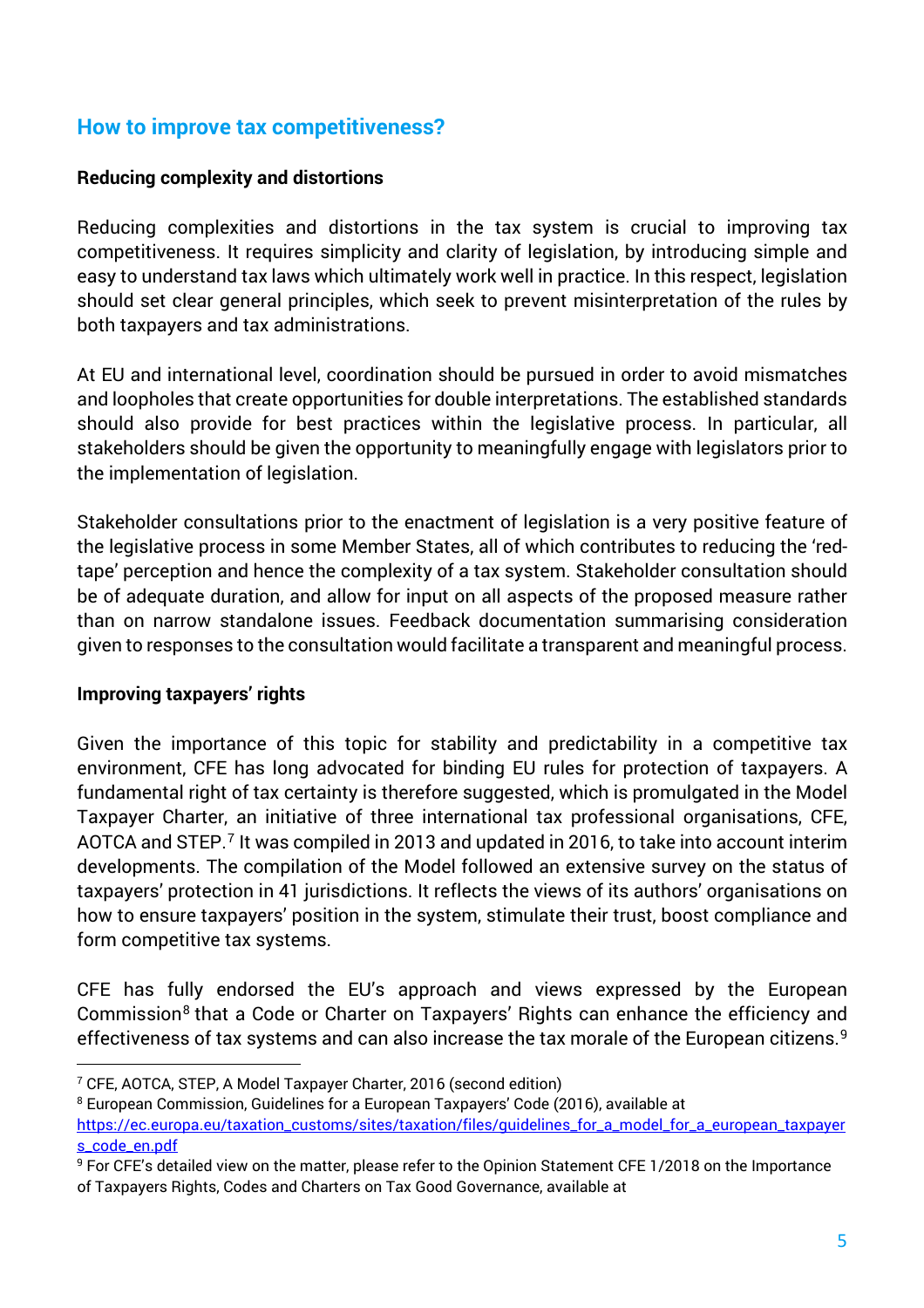#### **R&D & SME incentives**

In respect of boosting productivity through well-designed Research & Development tax policies, CFE is supportive of such policies to the extent those are compliant with the Code of Conduct Group recommendations of 2014 and the OECD BEPS Action 5 recommendations on patent boxes and the (modified) nexus approach.

Similarly, any incentives, regardless of the form or character, need to be compliant with primary EU law provisions that prohibit State aid in order to avoid distortions of the levelplaying field in the Single Market.

Additionally, although tax policy decisions should as little as possible distort the operation of the Single Market and level-playing field, CFE also believes there is merit in policy initiatives aimed at assisting start-ups and SMEs. This is particularly so in the context of a rapidly changing tax environment where the complexity and costs of tax compliance can hinder competition.

### **Tax administration**

 $\overline{a}$ 

CFE supports modernisation of tax administrations to reduce compliance burden and costs for businesses. Tax systems are intrinsically complex and tax advisers make complex tax systems work. Tax administrations should be efficient, accessible and transparent. Efficient tax administration is an important pillar of the competitiveness index and is becoming more challenging for taxpayers and tax administrations alike, particularly in the context of the increased compliance required by initiatives such as Country-by-Country reporting, the antimoney laundering directives, and the EU DAC6 mandatory disclosure rules for intermediaries.

As acknowledged by the European Commission Working Paper on Tax Certainty, companies are now paying much closer attention to tax risk (i.e., the risk of being considered non-compliant when audited) than they did in the past.<sup>[10](#page-5-0)</sup> Still, tax inspections and audits may also give rise to uncertainty with a stricter enforcement of tax rules. To that end, CFE strongly supports the tax administration modernisation and digitalisation projects to the extent these contribute to simplified tax compliance.

CFE has long advocated for the establishment of binding instruments that set out clear and equally applicable rights and obligations for taxpayers vis-a-vis tax administrations, throughout the EU. Increasingly, taxpayers in different EU Member States are facing equal tax obligations but are not treated equally by tax administrations in terms of their rights in different Member States.<sup>[11](#page-5-1)</sup>

[https://taxadviserseurope.org/blog/portfolio-items/opinion-statement-the-importance-of-taxpayers-rights](https://taxadviserseurope.org/blog/portfolio-items/opinion-statement-the-importance-of-taxpayers-rights-codes-and-charters-on-tax-good-governance/)[codes-and-charters-on-tax-good-governance/](https://taxadviserseurope.org/blog/portfolio-items/opinion-statement-the-importance-of-taxpayers-rights-codes-and-charters-on-tax-good-governance/)

<span id="page-5-0"></span><sup>&</sup>lt;sup>10</sup> European Commission Taxation Working Paper 67 of 2017, 'Tax Uncertainty: Economic Evidence & Policy Responses', page 8

<span id="page-5-1"></span><sup>11</sup> Model Taxpayers' Charter (*supra*, at footnote 5)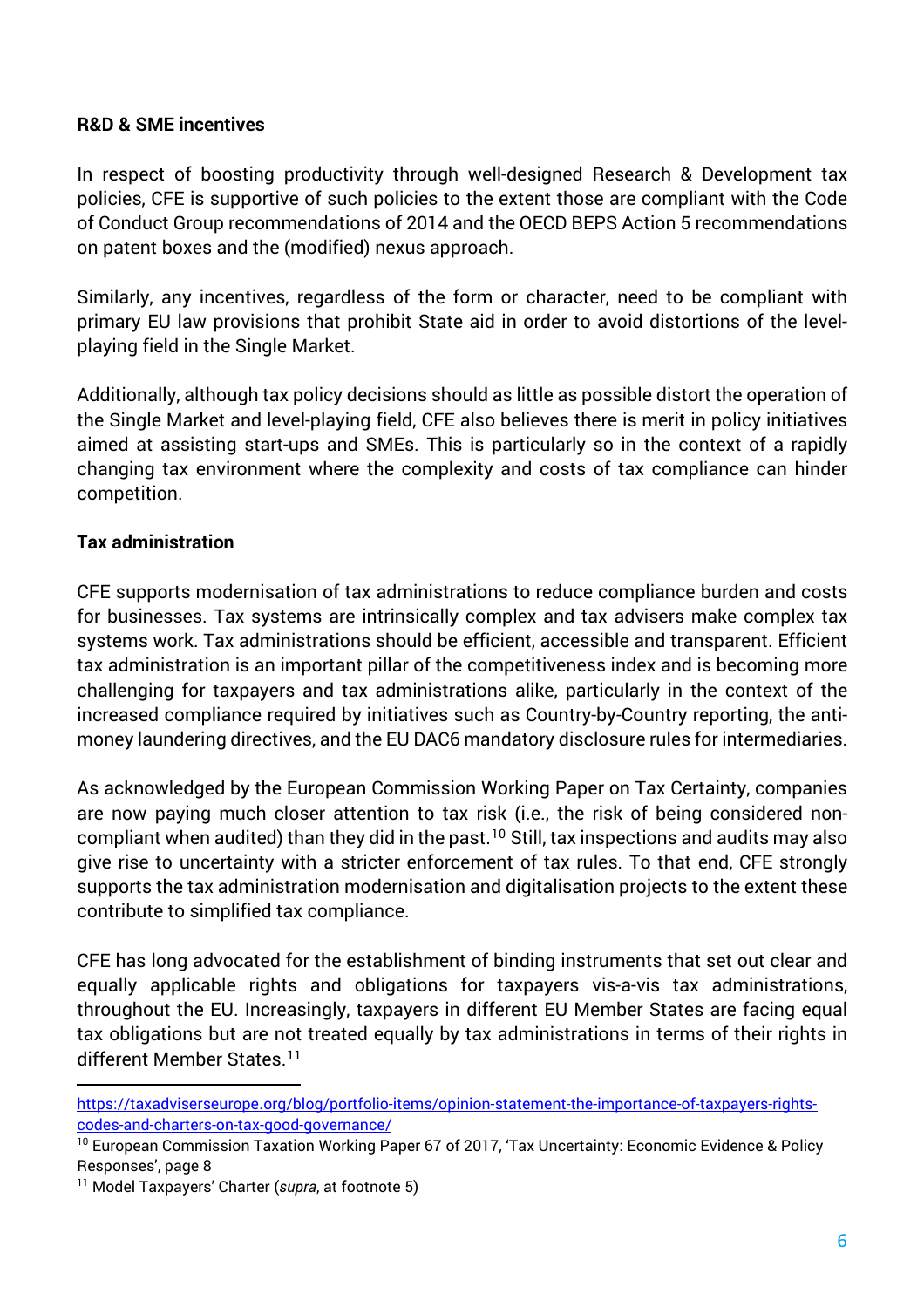As a means of providing advance certainty for taxpayers by tax administration, CFE is supportive of any programmes that establish such protection for taxpayers. We support both cooperative compliance programmes and tax ruling practices that comply with the OECD and the EU tax good governance standards and primary EU law rules.<sup>[12](#page-6-0)</sup> Equally, cooperative compliance was recently endorsed by the IMF/OECD, on the basis that "cooperative compliance programs could reduce uncertainty for low risk companies, assist tax administrations to better focus their resources and promote a culture of greater trust".[13](#page-6-1)

In the same vein, where tax administrations provide tax rulings and Advance Pricing Agreements (APAs) these have proved to be an effective tool for the prevention of tax-related disputes, especially with respect to transfer pricing issues. They provide the taxpayer with advance knowledge of the tax treatment of particular transactions and therefore allow certainty for taxpayers in planning for the future, and also prevent the risk of subsequent disputes. The CFE calls upon the European Commission to consider harmonising measures that would outline an EU framework of tax rulings. All Member States should be required to establish simple and effective procedures for the conclusion of bilateral/multilateral APAs and/or confirmative tax rulings.<sup>[14](#page-6-2)</sup>

Such a coordination of national procedures would benefit investment and competitiveness by providing clarity and a more predictable tax environment, as well as simplifying the rules applicable in the EU Single Market.

#### **Tax Competition and Social Welfare**

 $\overline{a}$ 

When considering the 'pros and cons' of tax competition and how it affects particular countries, it needs to be specified whether the matter under scrutiny concerns tax competition between EU Member States or tax competition between the EU Single Market and the rest of the world. As discussed *supra*, CFE acknowledges the fiscal sovereignty of Member States and their liberty to design tax policies fit for their social and economic systems, to the extent these are compliant with primary EU law (fundamental freedoms and State aid rules) and the secondary EU law that concerns harmonised areas of taxation (VAT, the DAC framework and the corporate tax directives that affect the functioning of the Single Market).

<span id="page-6-0"></span> $12$  For example, in spite of the challenges, the cooperative compliance programme of the Dutch tax administration has changed the relationship between the tax services and the companies from "adversarial '*them and us'* relationship, to a stronger one characterised by cooperation", see Dennis De Widt, *Dutch Horizontal Monitoring: The Handicap of a Head Start*. Umeå Universitet, 2017. See also Lotta Björklund Larsen et al. "Nordic Experiences of Co-Operative Compliance Programmes: Comparisons and Recommendations." (2018) and OECD, Co-operative Compliance: A Framework: From Enhanced Relationship to Co-operative Compliance, 2013, available at: [http://www.oecd.org/tax/administration/co-operative-compliance.htm.](http://www.oecd.org/tax/administration/co-operative-compliance.htm) <sup>13</sup> IMF/OECD Report for the G20 Finance Ministers March (2017)

<span id="page-6-2"></span><span id="page-6-1"></span><sup>14</sup> The first multilateral European Advance Pricing Agreement (APA) was concluded on 8 April 2004 by *Airbus Industrie* and the tax administrations of France, Germany, the United Kingdom and Spain. More on the benefits of the tax rulings: Carlo Romano, *Advance tax rulings and principles of law: towards a European tax rulings system?*. Vol. 4. IBFD, 2002.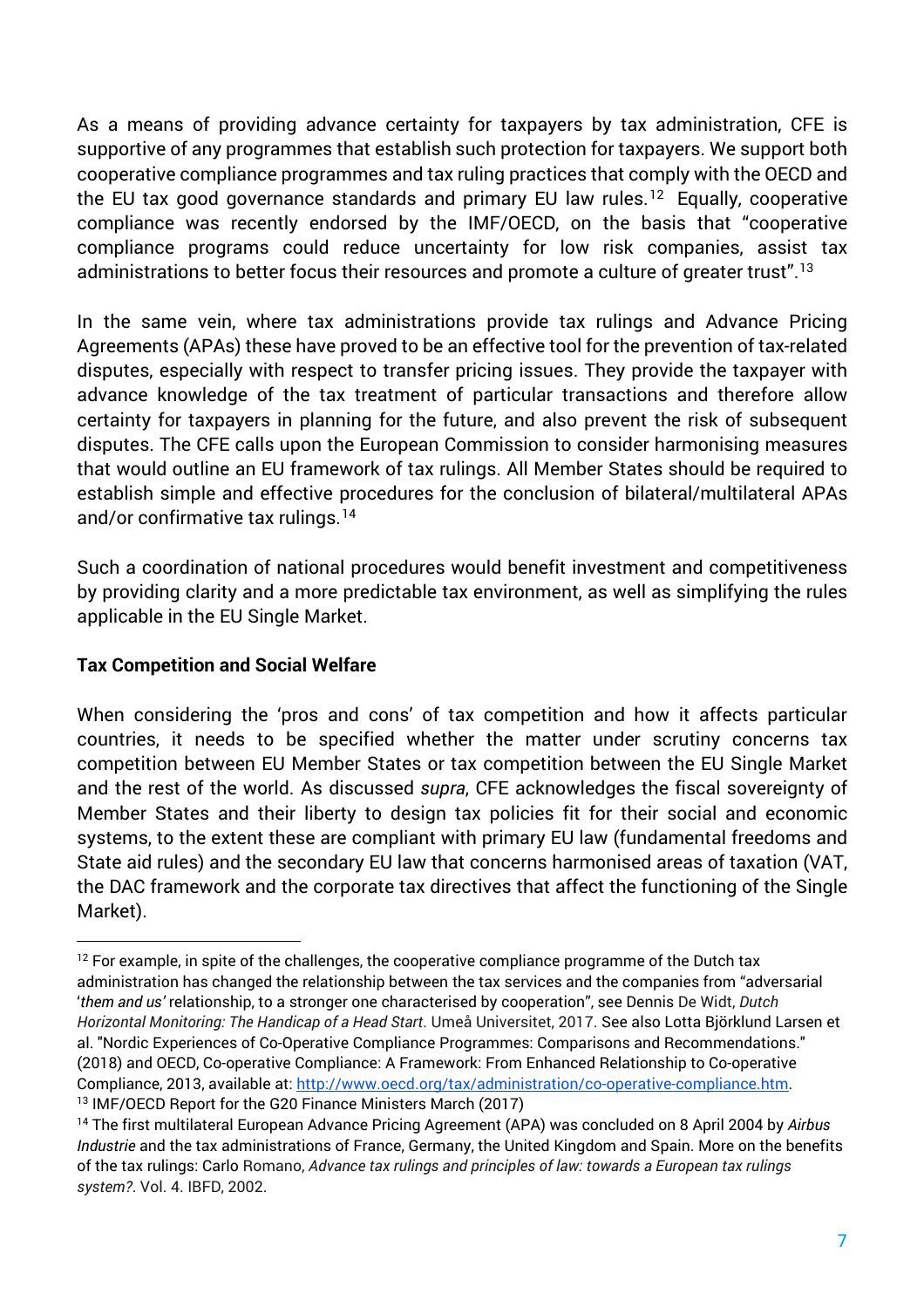In CFE's view, the absence of certain tax competition could lead to excessive taxation. Similarly, the longer-term tax competition within the framework elaborated *supra* would not necessarily lead to lower public revenues. Such policies of course need to be carefully balanced in order to protect the social welfare in each of the EU Member States whilst maintaining taxable revenues. Under no circumstances should tax competition be harmful to the extent it adversely affects the supply of public goods.

Conversely, tax policy choices between Member States (and within Member States) should be able to support quality healthcare, security, public safety, education and infrastructure, as basic pillars of the social model underpinning the European Union.

# **Is it good tax policy to keep reducing rates/ reducing cross-border barriers?**

Admittedly, tax competition over mobile and easily shifted profit has resulted in downward trends in statutory tax rates, offset by broadening of the tax base, which enables countries to maintain their marginal tax rates on capital.<sup>[15](#page-7-0)</sup> These trends have been modified to a certain extent. While the declining trend in the average OECD corporate tax rate has gained renewed momentum in recent years, corporate tax rate reductions are less pronounced than before the financial crisis, with most countries engaging in a "race to the average", rather than a 'race to the bottom".<sup>[16](#page-7-1)</sup> However, the interaction between expanding tax bases and tax rates must also be taken into account. This is particularly so if one considers that if a tax base is widened this can increase compliance issues and lead to instances of double taxation. In those cases, if the issue is not covered under double taxation treaties it poses a significant problem.

From our perspective, the competitiveness of tax systems cannot be assessed only by reference to tax rates or tax incentives but rather as an equilibrium of investment and growthfriendly tax policies that support the social goals of each Member State and the EU Single Market as a whole. CFE welcomes coordinated measures that reduce cross-border tax barriers on doing business and compliance burdens, through the introduction of instruments such as the Mini One-Stop-Shop (MOSS) (soon to become OSS). We also welcome any measures that ensure clear guidance and that are fit for purpose to allow taxpayers to do business in a simple, efficient and coherent manner throughout the EU.

# **Conclusion**

 $\overline{a}$ 

Tax competition and competitiveness is a question of balance in tax policy in general. It is not only a matter of EU Member States following primary and secondary EU law, but all Inclusive Framework jurisdictions (in the case of BEPS initiatives) implementing and adhering

<span id="page-7-0"></span><sup>&</sup>lt;sup>15</sup> Michael Devereux, Rachel Griffith, and Alexander Klemm "Corporate income tax reforms and international tax competition." Economic policy 17.35 (2002) pages 449-495.

<span id="page-7-1"></span><sup>&</sup>lt;sup>16</sup> According to the OECD, the average corporate income tax rate across the OECD has dropped from 32.5% in 2000 to 23.9% in 2018. OECD (2018), *Tax Policy Reforms 2018: OECD and Selected Partner Economies*, OECD Publishing, Paris,<https://doi.org/10.1787/9789264304468-en>